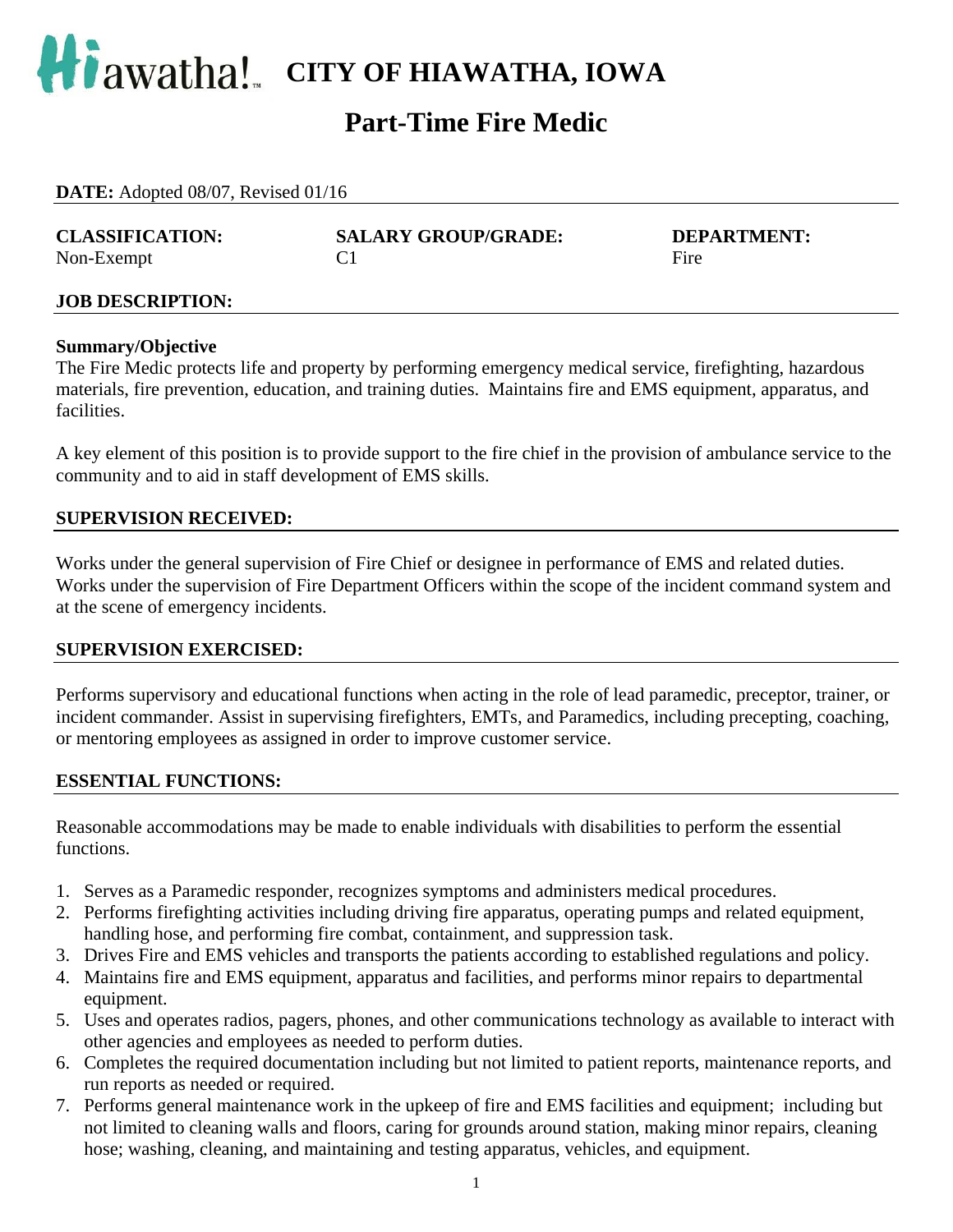- 8. Assist in developing plans for special assignments such as emergency preparedness, hazardous communications, training programs, firefighting, hazardous materials, and emergency medical activities.
- 9. Advise the Chief on issues regarding the provision of emergency medical care and ambulance service.
- 10. Interact with nurses, physicians, and other health care practitioners.
- 11. Develop, plan, and deliver emergency medical training courses to other members of the fire department.
- 12. Develop, plan, and deliver first aid, CPR, and other public education activities to members of the community.
- 13. Participates in fire training, attends classes in firefighting, emergency medical service, hazardous materials, confined space rescue, and other related subjects.
- 14. Participates in the inspection of buildings and other structures and facilities in support of fire and life safety programs.
- 15. Assist and interacts with other City departments as directed.
- 16. Encourages and complies with safety policies and uses appropriate safety equipment.
- 17. Performs related and similar work as required and directed.
- 18. Assist in supervision and administrative activities as assigned.
- 19. Assist in supervising firefighters, EMTs, and Paramedics, including precepting, coaching, or mentoring employees as assigned in order to improve customer service.
- 20. Participate in quality improvement and quality assurance programs as assigned.
- 21. Interacts with billing contractor as assigned.
- 22. Perform other duties as assigned.

## **QUALIFICATIONS (POSITION REQUIREMENTS ENTRY):**

- Current IOWA EMT-PS certification
- Iowa Firefighter 1 certification
- No less than 3 years experience in ambulance and emergency medical operations including patient care and transport.
- Current ACLS, BCLS, and PALS or equivalent certification
- Valid, unrestricted Iowa Chauffeur's (class D) license at time of hire.
- Must be able to speak, read and write the English language
- Must meet the physical requirements for the position.

## **SKILLS AND ABILITIES (POSITION REQUIREMENTS AT ENTRY):**

- Working knowledge of fire suppression and prevention principles, procedures, techniques, and equipment.
- Working knowledge of first aid and emergency medical techniques consistent with paramedic certification.
- Skill in the operation of firefighting and medical equipment.
- Ability to apply standard firefighting and emergency medical techniques to specific circumstances.
- Ability to exercise caution and follow safety procedures to prevent exposures and injuries.

## **LICENSING REQUIREMENTS (POSITION REQUIREMENTS AT ENTRY):**

Possess and maintain a valid Driver's License issued by the State of Iowa and be insurable to operate city vehicles and equipment. Possess or ability to obtain valid, unrestricted Iowa Chauffeur's (class D) license within 30 days of hire. (Part Time and Full Time only.)

## **ESSENTIAL PHYSICAL ABILITIES:**

*Job Classification: Heavy to Very Heavy.* See Appendix 1 for physical demand characteristics.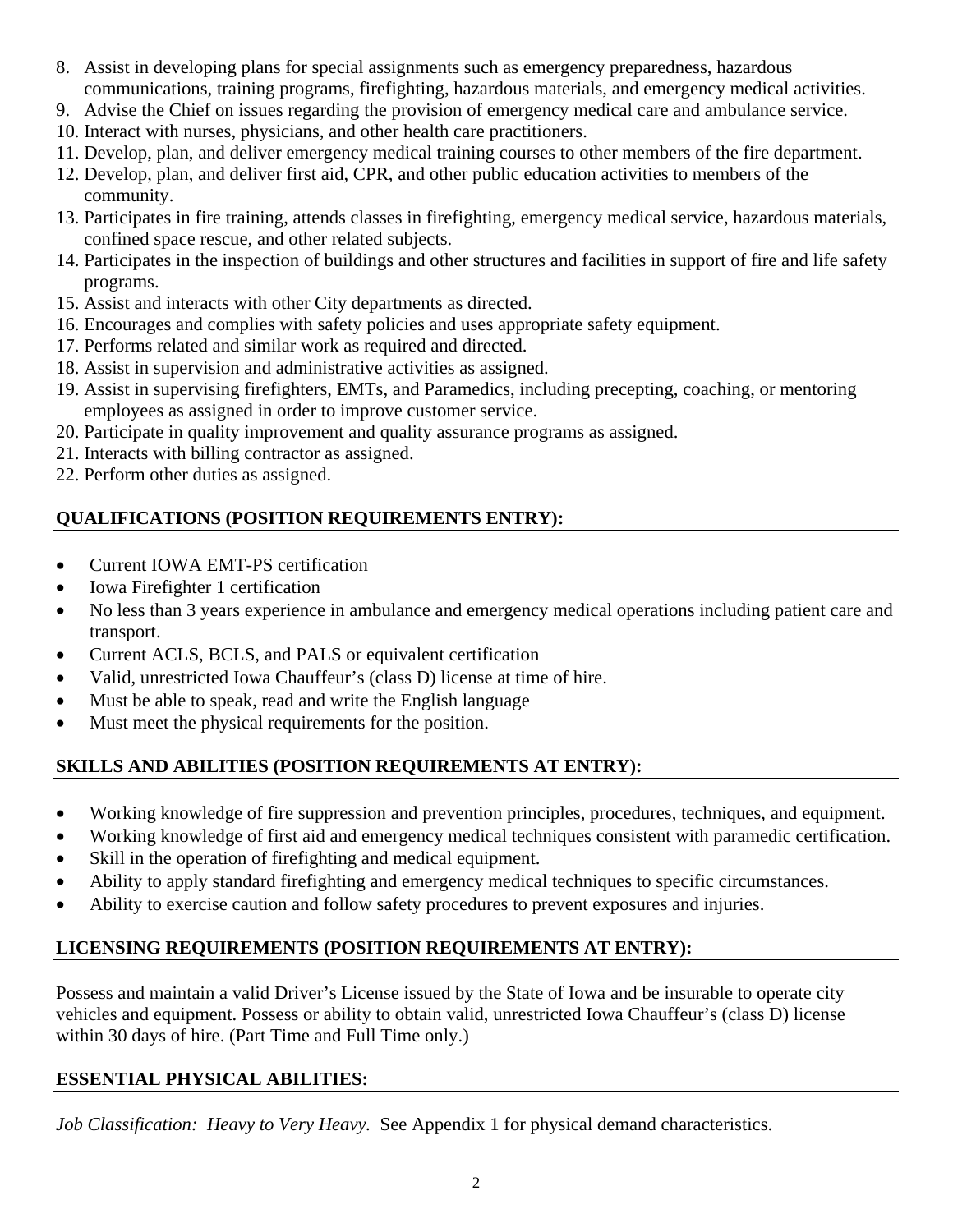Employee may, in the course of their duties, be subjected to fumes, odors, dusts, poor ventilation, blood, body fluids, extreme temperatures, inadequate lighting, workspace restrictions, intense noises and travel. Incumbent may be exposed to extreme temperatures, long hours, weekend, and holiday duties.

Employee may have to complete these tasks while wearing fire protective turnout and self-contained breathing apparatus.

## **POSITION TYPE AND EXPECTED HOURS OF WORK:**

Incumbent is expected to maintain a run percentage in excess of 15% overall and 75% on their crew. The incumbent must regularly be available for call during their shift, which includes hours, evenings, nights, holidays, and weekends as scheduled.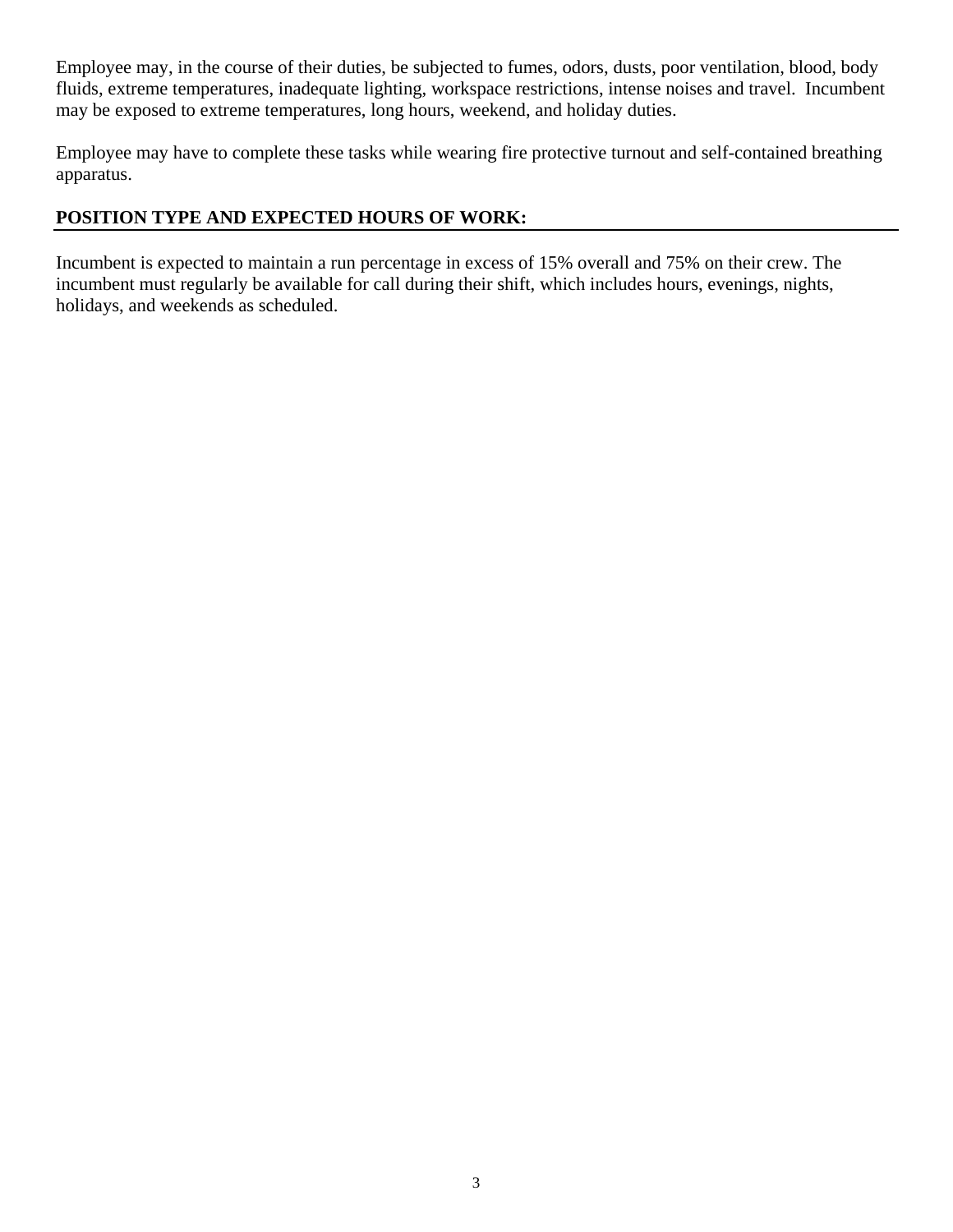### **CITY OF HIAWATHA, IOWA CLASS TITLE: Fire Medic APPENDIX 1 Physical Demand Characteristics**

| <b>ACTIVITY</b>             | 0%<br><b>Never</b> | $>0-10%$<br>Rare<br>$>0-10$<br>min/hour<br>$(1 - 10 / \text{shift})$ | $11\% - 33\%$<br><b>Occasional</b><br>11-20 min/hour<br>$(11 - 100/shift)$ | $34\% - 66\%$<br>Frequent<br>21-40<br>min/hour<br>101 - 300/shift | $67\% - 100\%$<br><b>Constant</b><br>41-60 min/hour<br>$301 + /$ shift |
|-----------------------------|--------------------|----------------------------------------------------------------------|----------------------------------------------------------------------------|-------------------------------------------------------------------|------------------------------------------------------------------------|
| 1. SIT                      |                    |                                                                      |                                                                            | X                                                                 |                                                                        |
| 2. WALK                     |                    |                                                                      |                                                                            | X                                                                 |                                                                        |
| 3. STAND<br>(stationary)    |                    | $\mathbf X$                                                          |                                                                            |                                                                   |                                                                        |
| 4. CLIMB Ladder             |                    | X                                                                    |                                                                            |                                                                   |                                                                        |
| <b>CLIMB</b> Stairs         |                    |                                                                      | X                                                                          |                                                                   |                                                                        |
| 5. BALANCE                  |                    | X                                                                    |                                                                            |                                                                   |                                                                        |
| 6. FORWARD<br><b>BEND</b>   |                    | X                                                                    |                                                                            |                                                                   |                                                                        |
| <b>KNEEL</b><br>7.          |                    |                                                                      | X                                                                          |                                                                   |                                                                        |
| <b>CROUCH</b><br>8.         |                    |                                                                      | X                                                                          |                                                                   |                                                                        |
| 9. SQUAT                    |                    |                                                                      | X                                                                          |                                                                   |                                                                        |
| 10. CRAWL                   |                    |                                                                      | X                                                                          |                                                                   |                                                                        |
| 11. TWIST                   |                    |                                                                      | X                                                                          |                                                                   |                                                                        |
| <b>12. REACH Forward</b>    |                    |                                                                      |                                                                            |                                                                   | X                                                                      |
| <b>REACH</b><br>Overhead    |                    |                                                                      |                                                                            | $\mathbf X$                                                       |                                                                        |
| 13. SIMPLE GRASP            |                    |                                                                      |                                                                            |                                                                   | X                                                                      |
| 14. FIRM GRASP              |                    |                                                                      |                                                                            | X                                                                 |                                                                        |
| 15. PINCH                   |                    |                                                                      | $\mathbf X$                                                                |                                                                   |                                                                        |
| <b>16. DEXTERITY</b>        |                    |                                                                      |                                                                            | X                                                                 |                                                                        |
| 17. COMPUTER<br><b>WORK</b> |                    |                                                                      | $\mathbf X$                                                                |                                                                   |                                                                        |
| 18. WRIST<br><b>MOTION</b>  |                    |                                                                      |                                                                            |                                                                   | $\mathbf X$                                                            |
| 19. BOTH HAND<br><b>USE</b> |                    |                                                                      |                                                                            |                                                                   | $\mathbf X$                                                            |
| 20. BOTH LEG USE            |                    |                                                                      |                                                                            |                                                                   | $\mathbf X$                                                            |
| 21. HEARING                 |                    |                                                                      |                                                                            |                                                                   | X                                                                      |
| 22. VISION                  |                    |                                                                      |                                                                            |                                                                   | X                                                                      |
| <b>DEPTH/COLOR</b>          |                    |                                                                      |                                                                            |                                                                   | $\mathbf X$                                                            |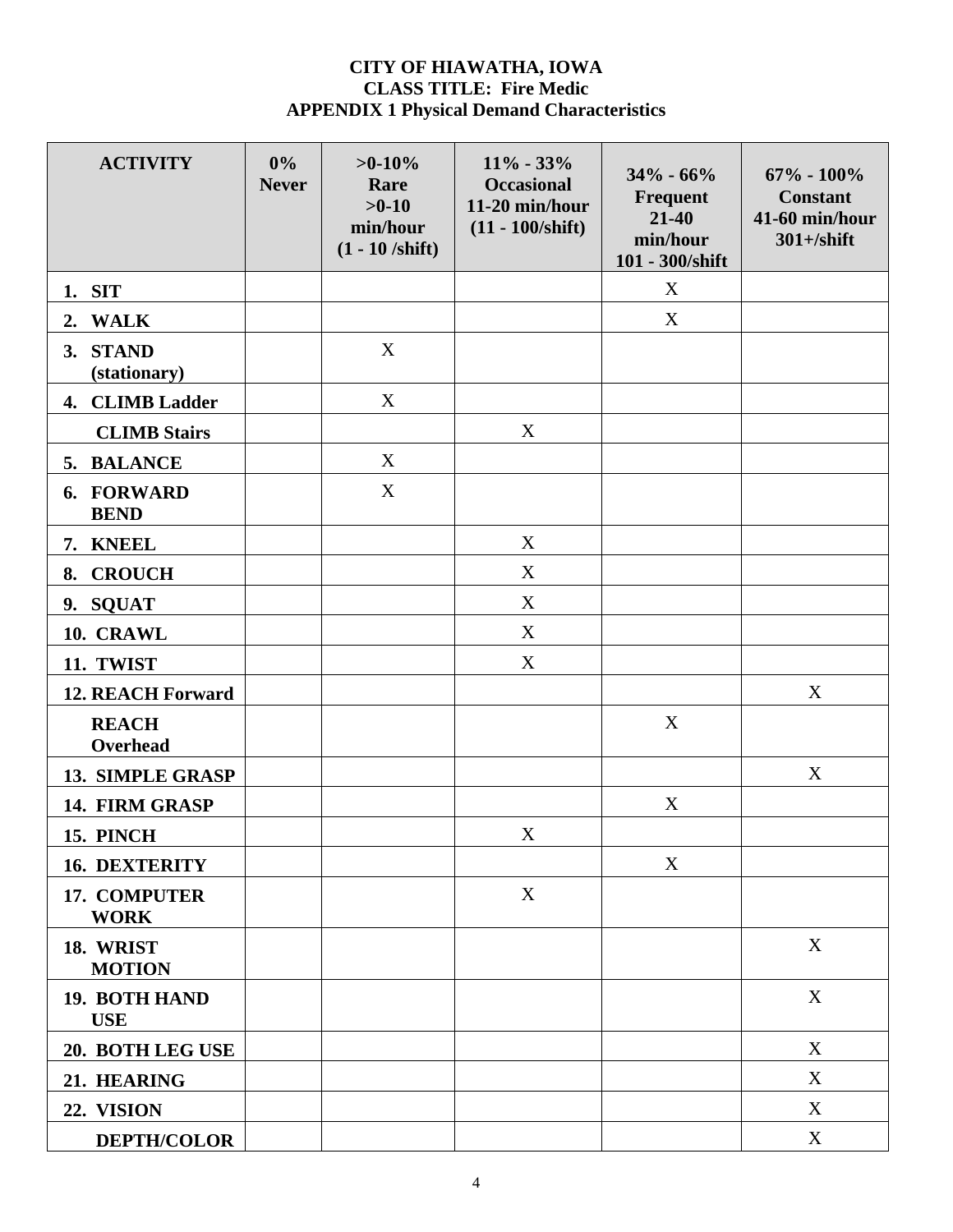| <b>ACTIVITY</b>                                                            | 0%<br><b>Never</b> | $>0-10%$<br>Rare<br>(1x/hour) | $11\% - 33\%$<br><b>Occasional</b><br>$(1x/15 \text{ minutes})$                                                                                            | $34\% - 66\%$<br>Frequent<br>$(1x/5$ minutes) | $67\% - 100\%$<br><b>Constant</b><br>$(1x/30$ seconds) |
|----------------------------------------------------------------------------|--------------------|-------------------------------|------------------------------------------------------------------------------------------------------------------------------------------------------------|-----------------------------------------------|--------------------------------------------------------|
| 23. INSIDE WORK                                                            |                    |                               |                                                                                                                                                            | X                                             |                                                        |
| 24. OUTSIDE<br><b>WORK</b>                                                 |                    |                               | X                                                                                                                                                          |                                               |                                                        |
| <b>25. HEAT</b><br><b>EXPOSURE</b>                                         |                    |                               |                                                                                                                                                            | X                                             |                                                        |
| <b>26. COLD</b><br><b>EXPOSURE</b>                                         |                    |                               |                                                                                                                                                            | X                                             |                                                        |
| 27. VIBRATION<br>EXP.                                                      |                    |                               | X                                                                                                                                                          |                                               |                                                        |
| 28. OPERATE MV                                                             |                    |                               |                                                                                                                                                            | X                                             |                                                        |
| 29. OTHER<br><b>EQUIPMENT</b>                                              |                    |                               | X                                                                                                                                                          |                                               |                                                        |
| <b>EQUIPMENT:</b> Cot, truck panels, saws, respiratory protection, monitor |                    |                               |                                                                                                                                                            |                                               |                                                        |
| <b>LIFT/CARRY</b><br><b>PUSH/PULL</b>                                      |                    |                               |                                                                                                                                                            |                                               |                                                        |
| Up to 10 lbs.                                                              |                    |                               |                                                                                                                                                            |                                               | X                                                      |
| 11 - 15 lbs.                                                               |                    |                               |                                                                                                                                                            | $\boldsymbol{X}$                              |                                                        |
| $16 - 25$ lbs.                                                             |                    |                               |                                                                                                                                                            | $\boldsymbol{X}$                              |                                                        |
| 26 - 35 lbs.                                                               |                    | X                             |                                                                                                                                                            |                                               |                                                        |
| $36 - 50$ lbs.                                                             |                    | X                             |                                                                                                                                                            |                                               |                                                        |
| $51 - 75$ lbs.                                                             |                    |                               | X                                                                                                                                                          |                                               |                                                        |
| $76 - 100$ lbs.                                                            |                    |                               | $\overline{X}$                                                                                                                                             |                                               |                                                        |
| Over 100 lbs.                                                              |                    |                               | X                                                                                                                                                          |                                               |                                                        |
| <b>Weight of Various</b><br>Equipment                                      |                    |                               | Cot 89#; Rescue Jack 40#; Hose Roll 34#; SCBA 20#; total weight of gear 40#; stair<br>chair 31#; Jaws 45#; medical bag 25#; average weight of rescue 200+# |                                               |                                                        |

## **OTHER DUTIES:**

Please note this job description is not designed to cover or contain a comprehensive listing of activities, duties or responsibilities that are required of the employee for this job. Duties, responsibilities and activities may change at any time with or without notice.